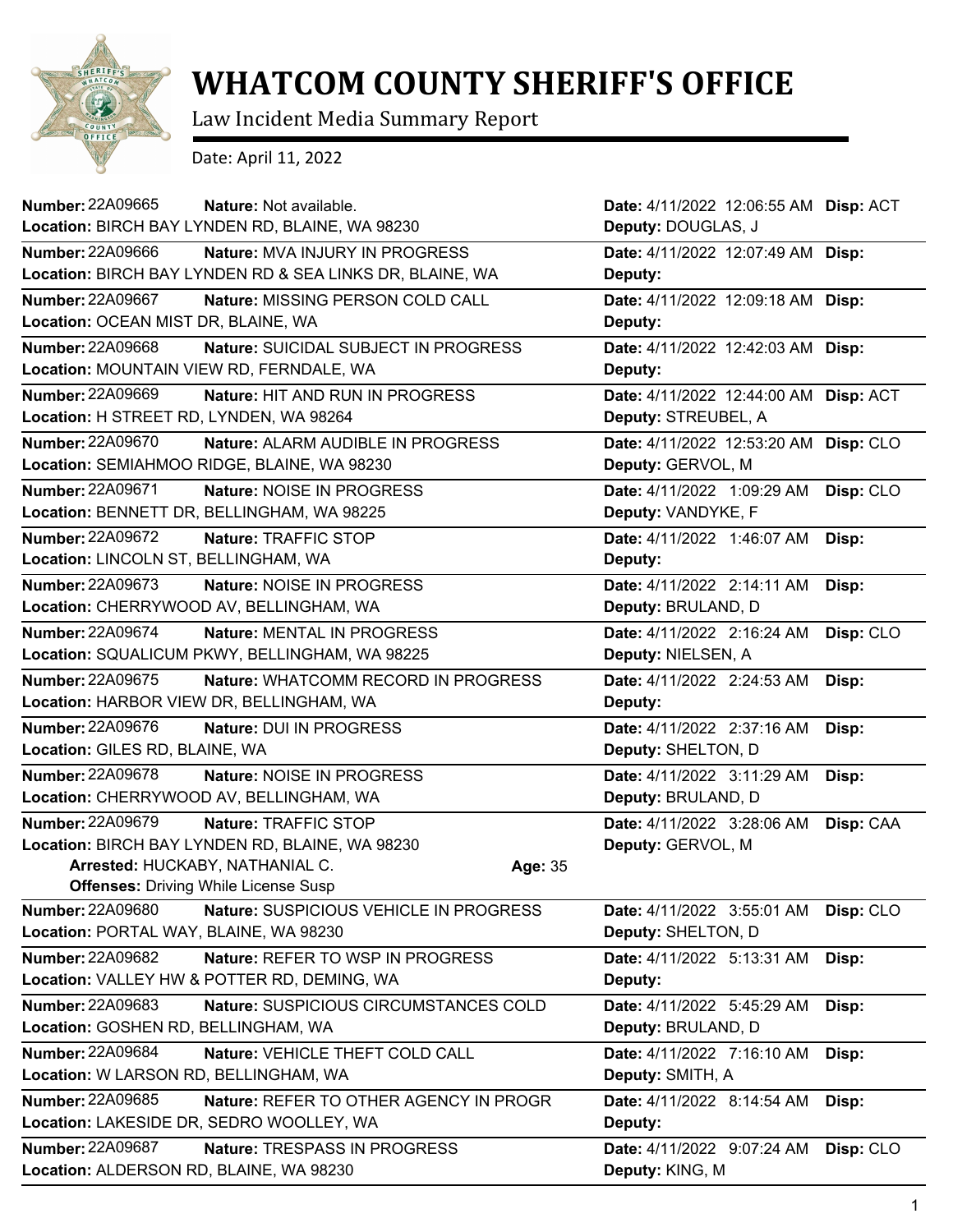| Number: 22A09689                          | Nature: SUSPICIOUS VEHICLE IN PROGRESS           | Date: 4/11/2022 9:27:31 AM Disp:        |
|-------------------------------------------|--------------------------------------------------|-----------------------------------------|
|                                           | Location: MARINE DR & COUNTRY LN, BELLINGHAM, WA | Deputy: SMITH, A                        |
| <b>Number: 22A09690</b>                   | Nature: HARASSMENT COLD CALL                     | Date: 4/11/2022 9:46:35 AM<br>Disp:     |
|                                           | Location: CHERRYWOOD AV, BELLINGHAM, WA          | Deputy: SMITH, A                        |
| <b>Number: 22A09691</b>                   | Nature: TRESPASS IN PROGRESS                     | Date: 4/11/2022 9:52:47 AM<br>Disp: CLO |
| Location: BLAINE RD, BLAINE, WA 98230     |                                                  | Deputy: KING, M                         |
| <b>Number: 22A09692</b>                   | Nature: THEFT COLD CALL                          | Date: 4/11/2022 9:55:22 AM<br>Disp:     |
|                                           | Location: LAUREL RIDGE WA, BELLINGHAM, WA        | Deputy: LOREEN, J                       |
| <b>Number: 22A09696</b>                   | Nature: FOLLOW UP                                | Date: 4/11/2022 10:13:09 AM Disp:       |
| Location: NOON RD, EVERSON, WA            |                                                  | Deputy:                                 |
| Number: 22A09697                          | Nature: LANDLORD TENANT DISPUTE IN PRO           | Date: 4/11/2022 10:14:45 AM Disp: CLO   |
| Location: W BADGER, CUSTER, WA            |                                                  | Deputy: KLIX, J                         |
| Number: 22A09698                          | Nature: TRAFFIC PROBLEM IN PROGRESS              | Date: 4/11/2022 10:36:36 AM Disp: CLO   |
| Location: LINNELL RD, DEMING, WA 98244    |                                                  | Deputy: DAMON, T                        |
| <b>Number: 22A09699</b>                   | Nature: FRAUD COLD CALL                          | Date: 4/11/2022 10:41:58 AM Disp: CLO   |
|                                           | Location: ALDERGROVE RD, FERNDALE, WA 98248      | Deputy: KING, M                         |
| <b>Number: 22A09700</b>                   | Nature: HULK VEHICLE IN PROGRESS                 | Date: 4/11/2022 10:48:41 AM Disp: CLO   |
| Location: RURAL AVE, BELLINGHAM, WA 98226 |                                                  | Deputy: MOYES, K                        |
| Number: 22A09701                          | Nature: BURGLARY COLD CALL                       | Date: 4/11/2022 10:50:30 AM Disp:       |
| Location: FIR LN, MAPLE FALLS, WA         |                                                  | Deputy: LOREEN, J                       |
| Number: 22A09702                          | Nature: ALARM AUDIBLE IN PROGRESS                | Date: 4/11/2022 11:08:43 AM Disp:       |
| Location: SHERIDAN TR, BELLINGHAM, WA     |                                                  | Deputy: DAMON, T                        |
| Number: 22A09703                          | Nature: DOMESTIC ORDER VIOL IN PROGRES           | Date: 4/11/2022 11:08:39 AM Disp: CLO   |
| Location: FIR LN, MAPLE FALLS, WA 98266   |                                                  | Deputy: LOREEN, J                       |
|                                           |                                                  |                                         |
| Number: 22A09705                          | Nature: TRESPASS COLD CALL                       | Date: 4/11/2022 10:59:31 AM Disp: CLO   |
| Location: PORTAL WAY, BLAINE, WA 98230    |                                                  | Deputy: KING, M                         |
| Number: 22A09706                          | Nature: LITTERING COLD CALL                      | Date: 4/11/2022 11:19:26 AM Disp: CLO   |
| Location: MARINE DR, BELLINGHAM, WA 98225 |                                                  | Deputy: SMITH, A                        |
| <b>Number: 22A09707</b>                   | Nature: THEFT COLD CALL                          | Date: 4/11/2022 11:13:31 AM Disp: CLO   |
|                                           | Location: W LARSON RD, BELLINGHAM, WA 98226      | Deputy: DAMON, T                        |
| <b>Number: 22A09710</b>                   | Nature: FOLLOW UP                                | Date: 4/11/2022 12:09:32 PM Disp: CLO   |
| Location: SKAGIT PL, BLAINE, WA 98230     |                                                  | Deputy: KING, M                         |
| Number: 22A09711                          | Nature: WATCH FOR IN PROGRESS                    | Date: 4/11/2022 12:35:45 PM Disp:       |
| Location: LAKE TERRELL RD, FERNDALE, WA   |                                                  | Deputy:                                 |
| Number: 22A09712                          | Nature: NEIGHBORHOOD DISPUTE COLD CALL           | Date: 4/11/2022 12:39:50 PM Disp:       |
| Location: NAVAJO PL, MAPLE FALLS, WA      |                                                  | Deputy: LOREEN, J                       |
| Number: 22A09714                          | Nature: THEFT COLD CALL                          | Date: 4/11/2022 12:47:33 PM Disp:       |
| Location: GUIDE MERIDIAN, LYNDEN, WA      |                                                  | Deputy: LOREEN, J                       |
| Number: 22A09715                          | Nature: SUSPICIOUS PERSON IN PROGRESS            | Date: 4/11/2022 12:51:28 PM Disp: CLO   |
| Location: ALDERSON RD, BLAINE, WA 98230   |                                                  | Deputy: SMITH, A                        |
| Number: 22A09716                          | Nature: FOLLOW UP                                | Date: 4/11/2022 12:58:42 PM Disp: CLO   |
| Location: MATZ RD, FERNDALE, WA 98248     |                                                  | Deputy: DAMON, T                        |
| Number: 22A09717                          | Nature: LITTERING COLD CALL                      | Date: 4/11/2022 1:23:21 PM<br>Disp: CLO |
| Location: EAST ST, BLAINE, WA 98230       |                                                  | Deputy: INGERMANN, N                    |
| <b>Number: 22A09718</b>                   | Nature: PROPERTY FOUND IN PROGRESS               | Date: 4/11/2022 1:27:40 PM<br>Disp: CLO |
|                                           | Location: W ALDER DR, SEDRO WOOLLEY, WA 98284    | Deputy: ANDERS, J                       |
| Number: 22A09719                          | Nature: PROPERTY FOUND IN PROGRESS               | Date: 4/11/2022 1:32:02 PM<br>Disp:     |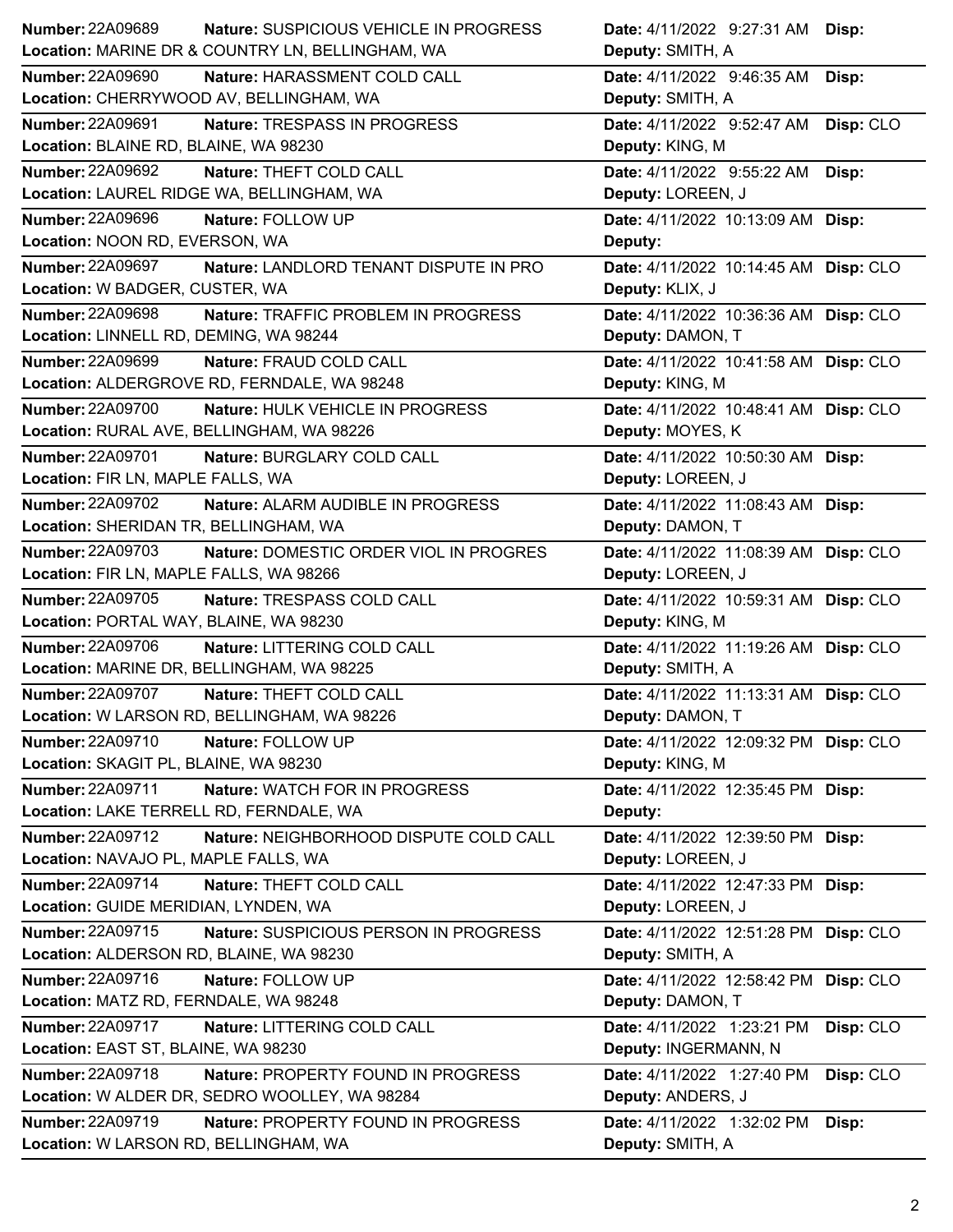| <b>Number: 22A09720</b>                    | Nature: MISSING PERSON COLD CALL                                | Date: 4/11/2022 1:39:30 PM | Disp: CLO |
|--------------------------------------------|-----------------------------------------------------------------|----------------------------|-----------|
|                                            | Location: AGATE HEIGHTS RD, BELLINGHAM, WA 98226                | Deputy: KLIX, J            |           |
| <b>Number: 22A09721</b>                    | Nature: CIVIL PROBLEM COLD CALL                                 | Date: 4/11/2022 1:43:10 PM | Disp: CLO |
|                                            | Location: FLAIR VALLEY DR, MAPLE FALLS, WA 98266                | Deputy: DOUGLAS, J         |           |
| Number: 22A09722                           | Nature: MENTAL COLD CALL                                        | Date: 4/11/2022 1:48:16 PM | Disp: CLO |
|                                            | Location: BIRCH BAY DR UNIT 808, BLAINE, WA 98230               | Deputy: KLIX, J            |           |
| <b>Number: 22A09723</b>                    | Nature: HARASSMENT COLD CALL                                    | Date: 4/11/2022 2:07:58 PM | Disp:     |
| Location: MT BAKER HW, MAPLE FALLS, WA     |                                                                 | Deputy:                    |           |
| Number: 22A09725                           | Nature: Not available.                                          | Date: 4/11/2022 2:33:43 PM | Disp:     |
| Location: MITCHELL WA, BELLINGHAM, WA      |                                                                 | Deputy:                    |           |
| Number: 22A09726                           | Nature: TRESPASS COLD CALL                                      | Date: 4/11/2022 2:46:13 PM | Disp: INF |
|                                            | Location: GRAND AVE, BELLINGHAM, WA 98225                       | Deputy: ALLGIRE, J         |           |
| <b>Number: 22A09727</b>                    | Nature: RUNAWAY COLD CALL                                       | Date: 4/11/2022 2:49:12 PM | Disp: CLO |
| Location: BROWN RD, FERNDALE, WA 98248     |                                                                 | Deputy: KLUTTS, C          |           |
| <b>Number: 22A09729</b>                    | Nature: VEHICLE THEFT COLD CALL                                 | Date: 4/11/2022 3:04:17 PM | Disp: ACT |
|                                            | Location: EVERSON GOSHEN RD, BELLINGHAM, WA 98226               | Deputy: DOUGLAS, J         |           |
| <b>Number: 22A09731</b>                    | Nature: TRESPASS IN PROGRESS                                    | Date: 4/11/2022 3:11:20 PM | Disp: CLO |
| Location: DAWN LN, CUSTER, WA 98240        |                                                                 | Deputy: INGERMANN, N       |           |
| Number: 22A09732                           | Nature: ASSIST CITIZEN COLD CALL                                | Date: 4/11/2022 3:20:18 PM | Disp: CLO |
|                                            | Location: SOUTH PASS RD & SILVER LAKE RD, MAPLE FALLS, WA 98266 | Deputy: DOUGLAS, J         |           |
| <b>Number: 22A09733</b>                    | Nature: WELFARE CHECK IN PROGRESS                               | Date: 4/11/2022 3:34:57 PM | Disp:     |
|                                            | Location: LAKE TERRELL RD & SLATER RD, FERNDALE, WA             | Deputy:                    |           |
| Number: 22A09735                           | <b>Nature: ALARM AUDIBLE IN PROGRESS</b>                        | Date: 4/11/2022 4:13:19 PM | Disp: CLO |
|                                            | Location: HERON POINT LN, BELLINGHAM, WA 98229                  | Deputy: ANDERS, J          |           |
|                                            |                                                                 |                            |           |
| <b>Number: 22A09736</b>                    | Nature: IMPOUND PRIVATE IN PROGRESS                             | Date: 4/11/2022 4:38:30 PM | Disp:     |
| Location: E AXTON RD, BELLINGHAM, WA       |                                                                 | Deputy:                    |           |
| Number: 22A09739                           | Nature: SUSPICIOUS CIRCUMSTANCES COLD                           | Date: 4/11/2022 5:16:05 PM | Disp: CLO |
| Location: RED RIDGE DR, LYNDEN, WA 98264   |                                                                 | Deputy: DOUGLAS, J         |           |
| <b>Number: 22A09740</b>                    | Nature: ALARM AUDIBLE IN PROGRESS                               | Date: 4/11/2022 6:03:22 PM | Disp: CLO |
| Location: GUIDE MERIDIAN, LYNDEN, WA 98264 |                                                                 | Deputy: DOUGLAS, J         |           |
| <b>Number: 22A09741</b>                    | Nature: TRAFFIC HAZARD IN PROGRESS                              | Date: 4/11/2022 6:04:17 PM | Disp: CLO |
|                                            | Location: SAMISH WAY & ELWOOD AVE, BELLINGHAM, WA 98229         | Deputy: PAZ, A             |           |
| Number: 22A09742                           | Nature: WELFARE CHECK IN PROGRESS                               | Date: 4/11/2022 6:03:46 PM | Disp:     |
| Location: BROWN RD, FERNDALE, WA           |                                                                 | Deputy: KLUTTS, C          |           |
| Number: 22A09743                           | Nature: SUSPICIOUS PERSON IN PROGRESS                           | Date: 4/11/2022 6:16:57 PM | Disp: CLO |
| Location: DELTA LINE RD, CUSTER, WA 98240  |                                                                 | Deputy: INGERMANN, N       |           |
| Number: 22A09744                           | Nature: LITTERING IN PROGRESS                                   | Date: 4/11/2022 6:23:34 PM | Disp:     |
|                                            | Location: SLATER RD & LAKE TERRELL RD, FERNDALE, WA             | Deputy:                    |           |
| Number: 22A09745                           | Nature: REFER TO WSP IN PROGRESS                                | Date: 4/11/2022 6:34:25 PM | Disp:     |
| Location: MT BAKER HW, MAPLE FALLS, WA     |                                                                 | Deputy:                    |           |
| Number: 22A09746                           | Nature: REFER TO OTHER AGENCY IN PROGR                          | Date: 4/11/2022 6:36:17 PM | Disp:     |
| Location: BIRCH BAY DR, BLAINE, WA         |                                                                 | Deputy:                    |           |
| <b>Number: 22A09747</b>                    | Nature: REQUEST FOR LAW ENFORCEMENT                             | Date: 4/11/2022 6:37:50 PM | Disp:     |
| Location: MT BAKER HW, MAPLE FALLS, WA     |                                                                 | Deputy:                    |           |
| <b>Number: 22A09748</b>                    | Nature: MISSING PERSON IN PROGRESS                              | Date: 4/11/2022 6:43:20 PM | Disp:     |
| Location: N GOLF COURSE DR, BLAINE, WA     |                                                                 | Deputy: KLUTTS, C          |           |
| <b>Number: 22A09750</b>                    | Nature: THEFT COLD CALL                                         | Date: 4/11/2022 5:20:11 PM | Disp: CLO |